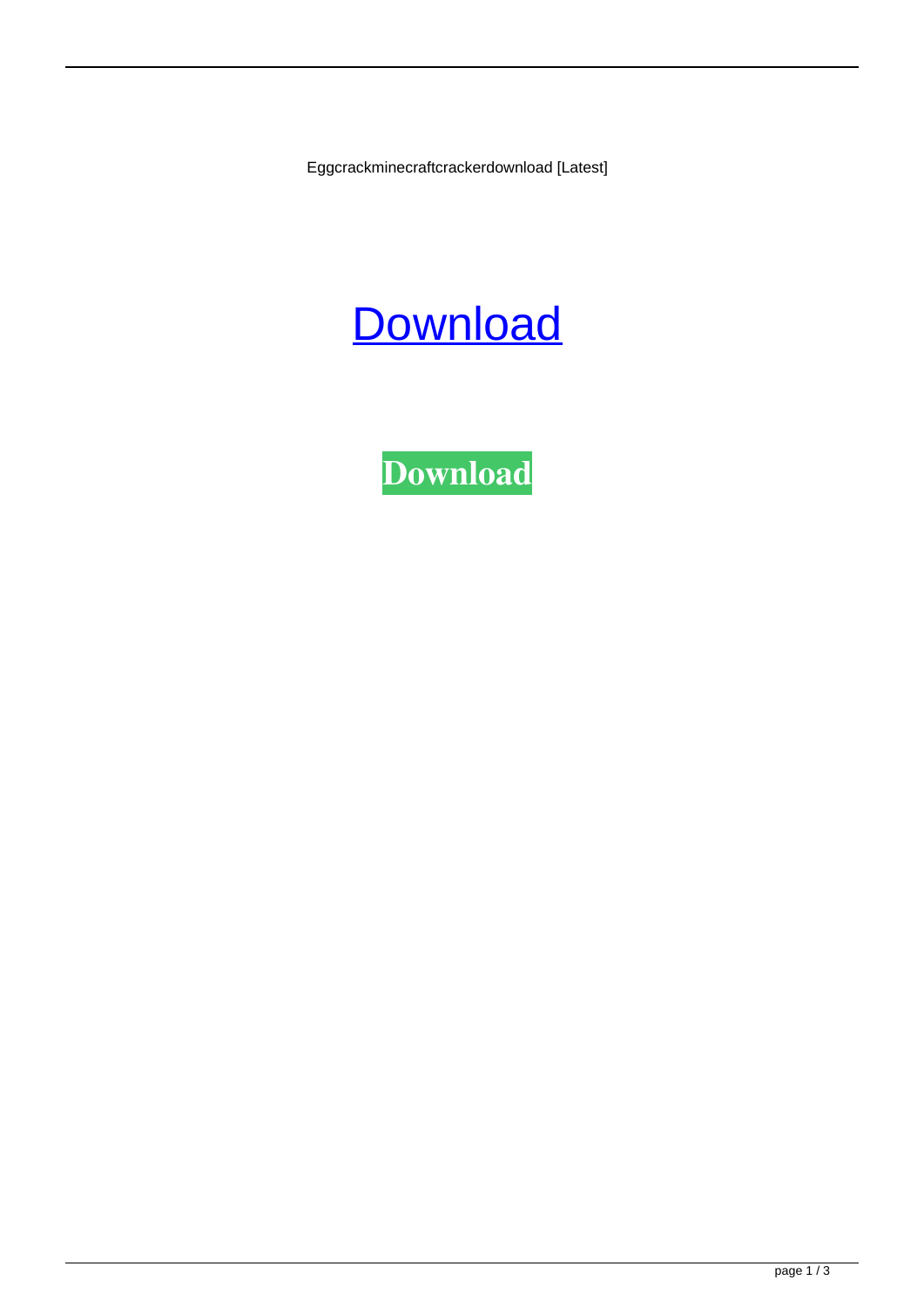That's it for today's post! Be sure to check back next Wednesday for another News of the Week update!Hundreds of people have complained of being "thrown off" the bus on the route between Doncaster and Cardiff - but operators have blamed traffic congestion. There have been more than a dozen complaints to Ofcom since the new service started operating on 11 April. A bus driver for the private company said the problem was caused by roadworks on the M1, near junction 35 at Dinnington. "We have had several hundred complaints, but I can't say how many were genuine," said Rob Bell. "Drivers do report them, and they seem to be genuine." Ofcom said it was also investigating the issue. Gareth Lewis, of bus operator the Midland Metro Alliance, told BBC Radio 5 live: "It's a real issue at the moment. We are hearing about delays in Doncaster and surrounding areas. "Our view is the roadworks on the M1 just before Dinnington have led to a significant amount of traffic slowing down. "It has to be a combination of congestion, roadworks and the issue of overcrowding on the bus. "We don't have the capacity to accept more passengers than we are doing, even if we tried." The Welsh language service - which costs £25 to join - is free to residents of Wales and Chester. You can join the service by calling 0800 539 0633 or by visiting the website./\* Copyright (C) 2014-2019 de4dot@gmail.com This file is part of dnSpy dnSpy is free software: you can redistribute it and/or modify it under the terms of the GNU General Public License as published by the Free Software Foundation, either version 3 of the License, or (at your option) any later version. dnSpy is distributed in the hope that it will be useful, but WITHOUT ANY WARRANTY; without even the implied warranty of MERCHANTABILITY or FITNESS FOR A PARTICULAR PURPOSE. See the GNU General Public License for more details. You should have received a copy of the GNU